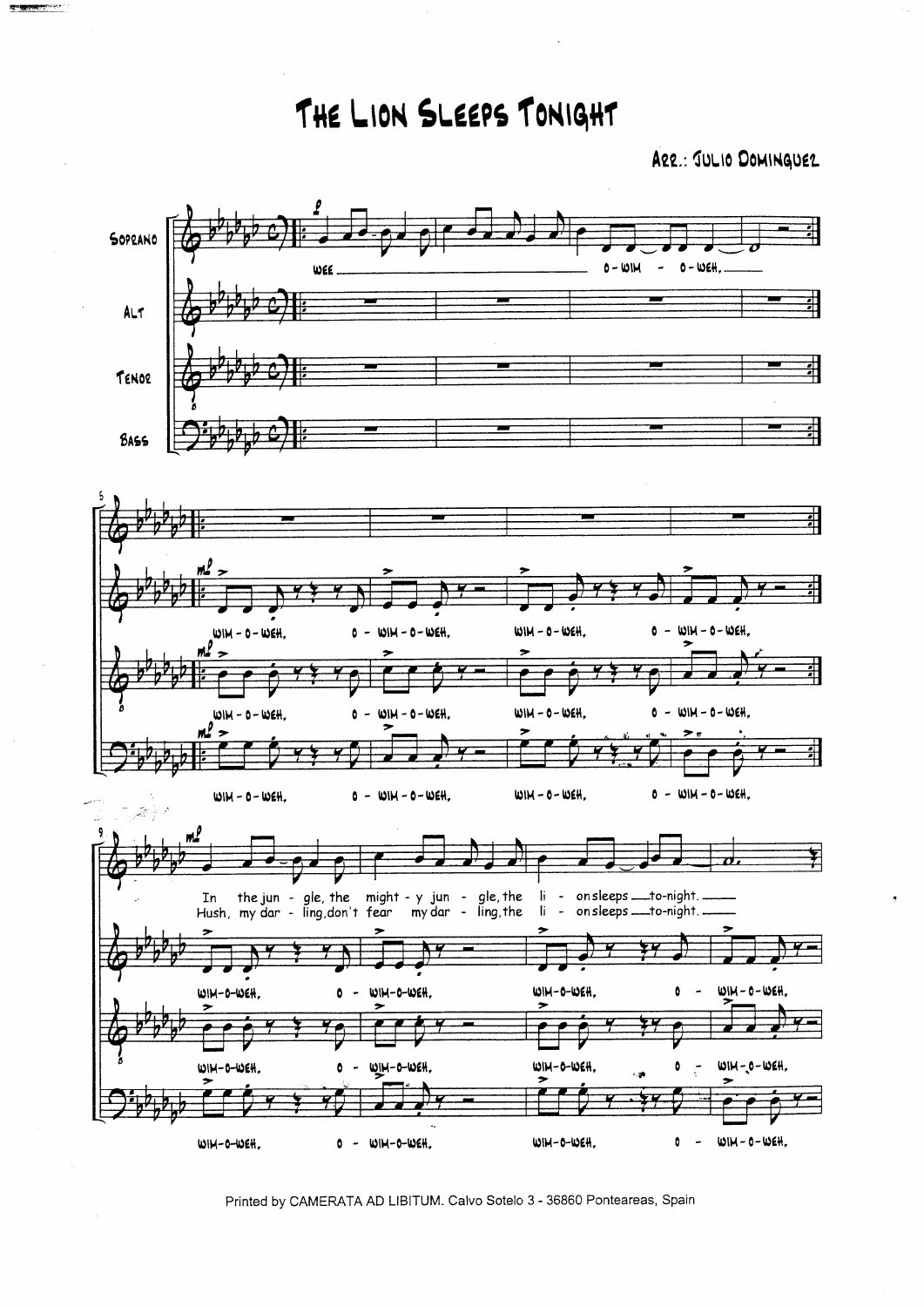

WIM-0-WEH, 0-WIM-0-WEH, 0 - WIM-0-WEH, 0-WIM-0-WEH, 0 - WIM-0-WEH, 0 - WIM-0-WEH, 0 - WIM-0-WEH, 0-WIM-0-WEH,

Printed by CAMERATA AD LIBITUM. Calvo Sotelo 3 - 36860 Ponteareas, Spain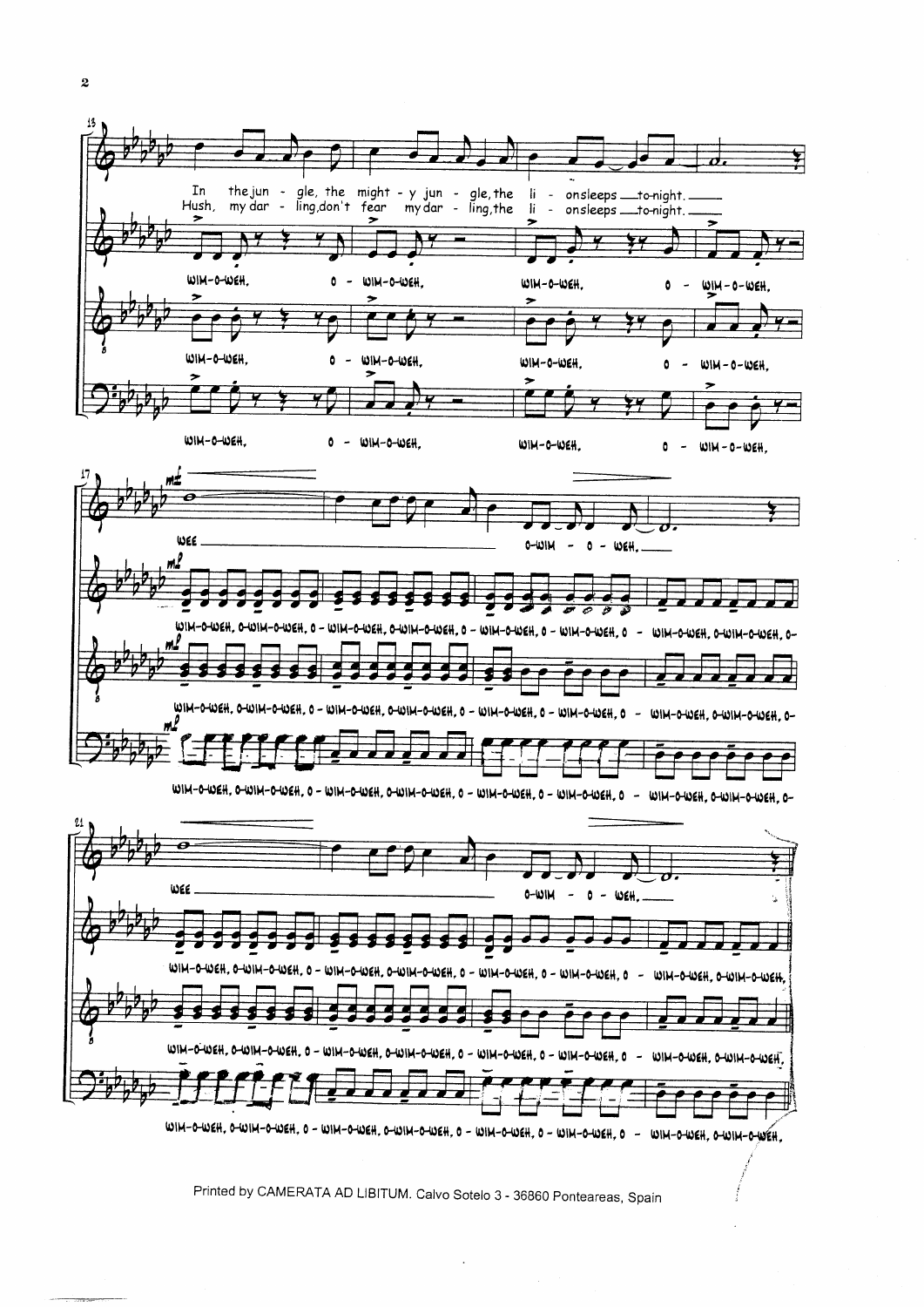

 $\text{minmax}(\alpha)$  .

Printed by CAMERATA AD LIBITUM. Calvo Sotelo 3 - 36860 Ponteareas, Spain

 $\bf{3}$